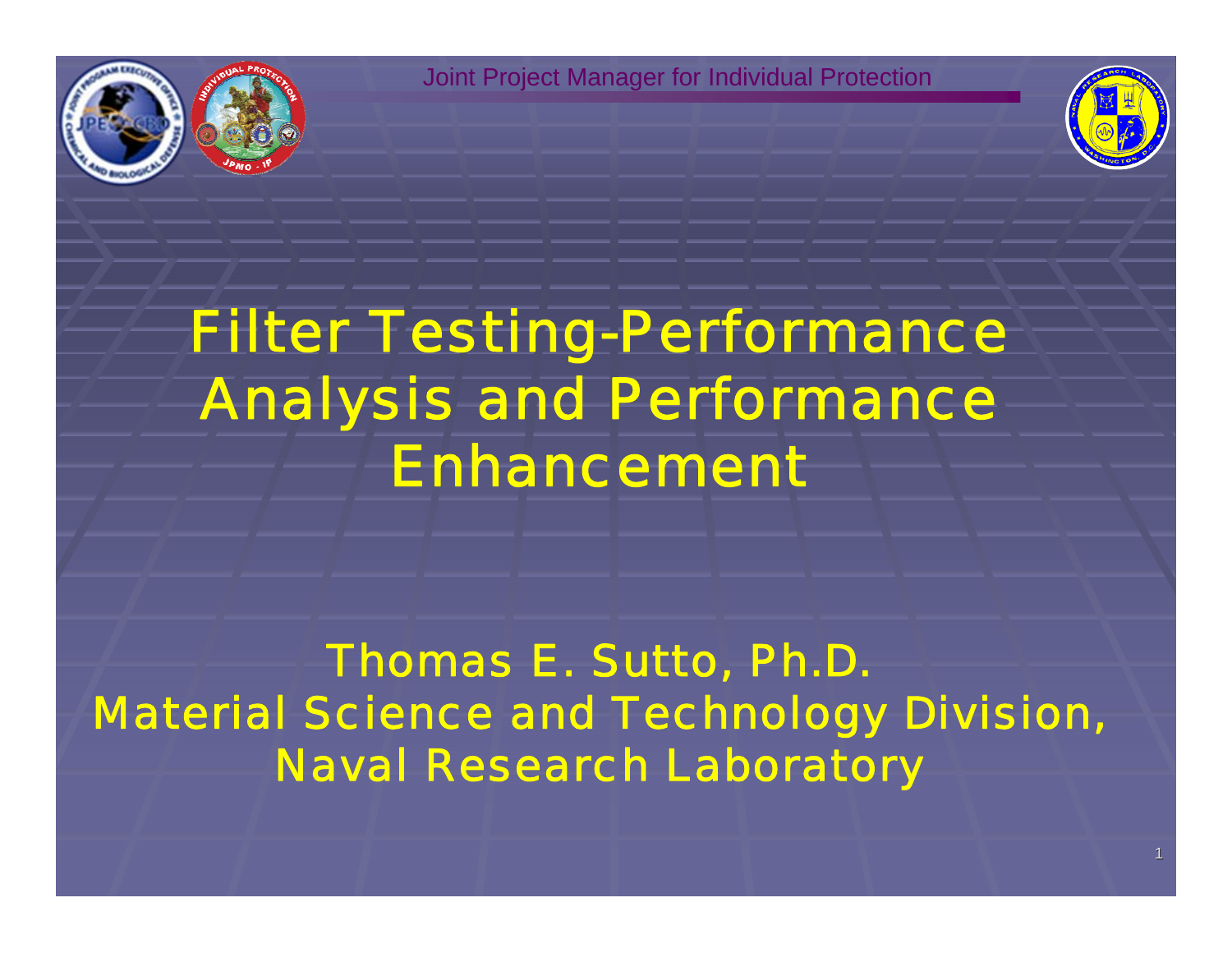

# *Objectives of Testing*



Part 1: What to test?

## Part 2: How to test it?

**Part 3: How to translate laboratory** testing to meaningful data **to the user community. to the user community.**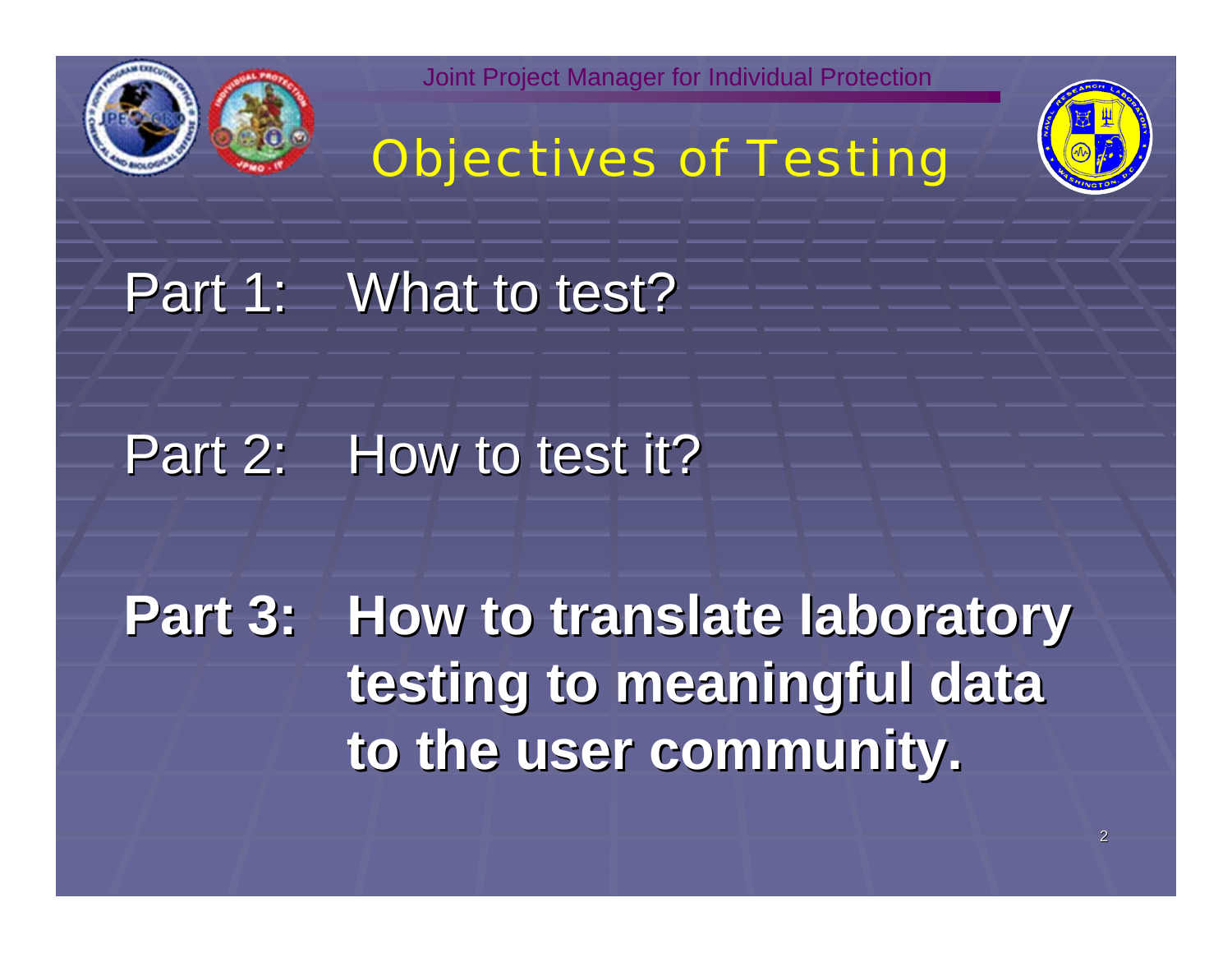

### *Industrial Chemicals*





3 **over 5000 chemical manufacturing and processing facilities world-These few selected industrial uses are only a small subset of the wide.**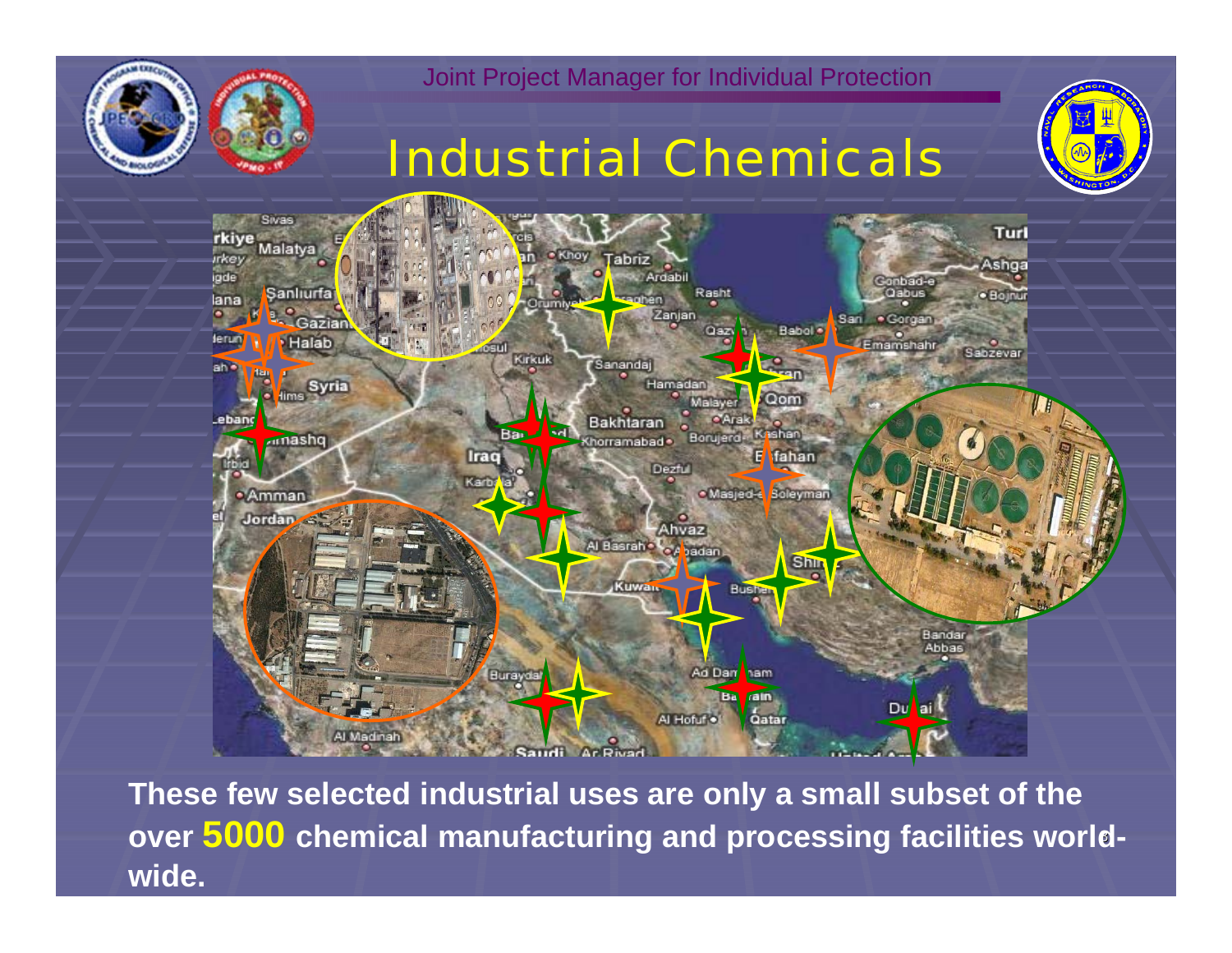





1. Over 5000 chemical facilities worldwide 2. An even greater number of distributors 3. TIC prioritization focused on a comprehensive risk management of what we do not know:

- ¾ Absolute global production levels
- ¾ Absolute global distribution amounts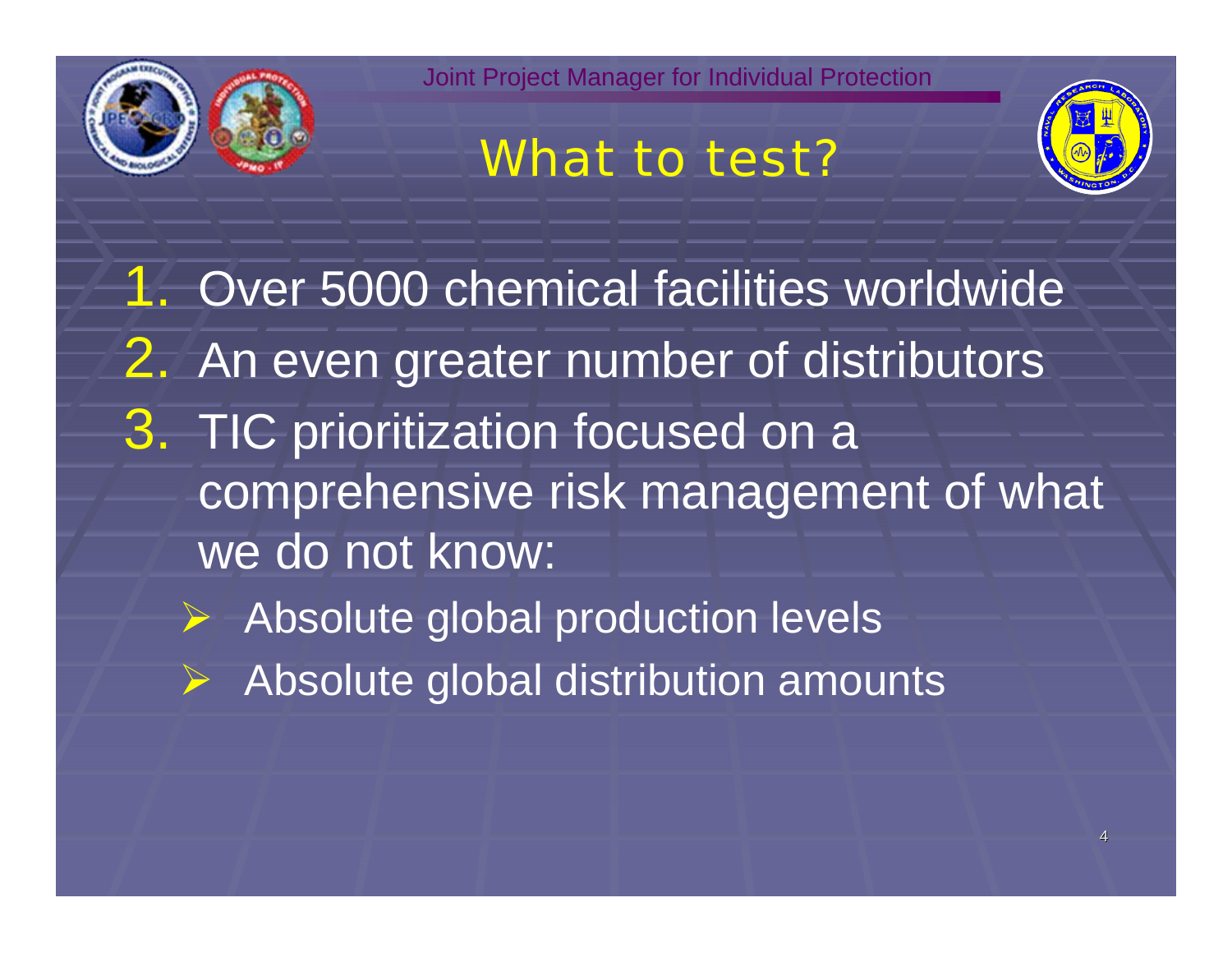

## *Assess the actual environmental hazard*





#### *Inputs:*

(1) Chemical Reactivity

- (2) Decay rate fed into model
- (3) Container Regulations



*Outputs:*

5(1) Major By-product: Hydrogen Chloride (2) Release Modeled as such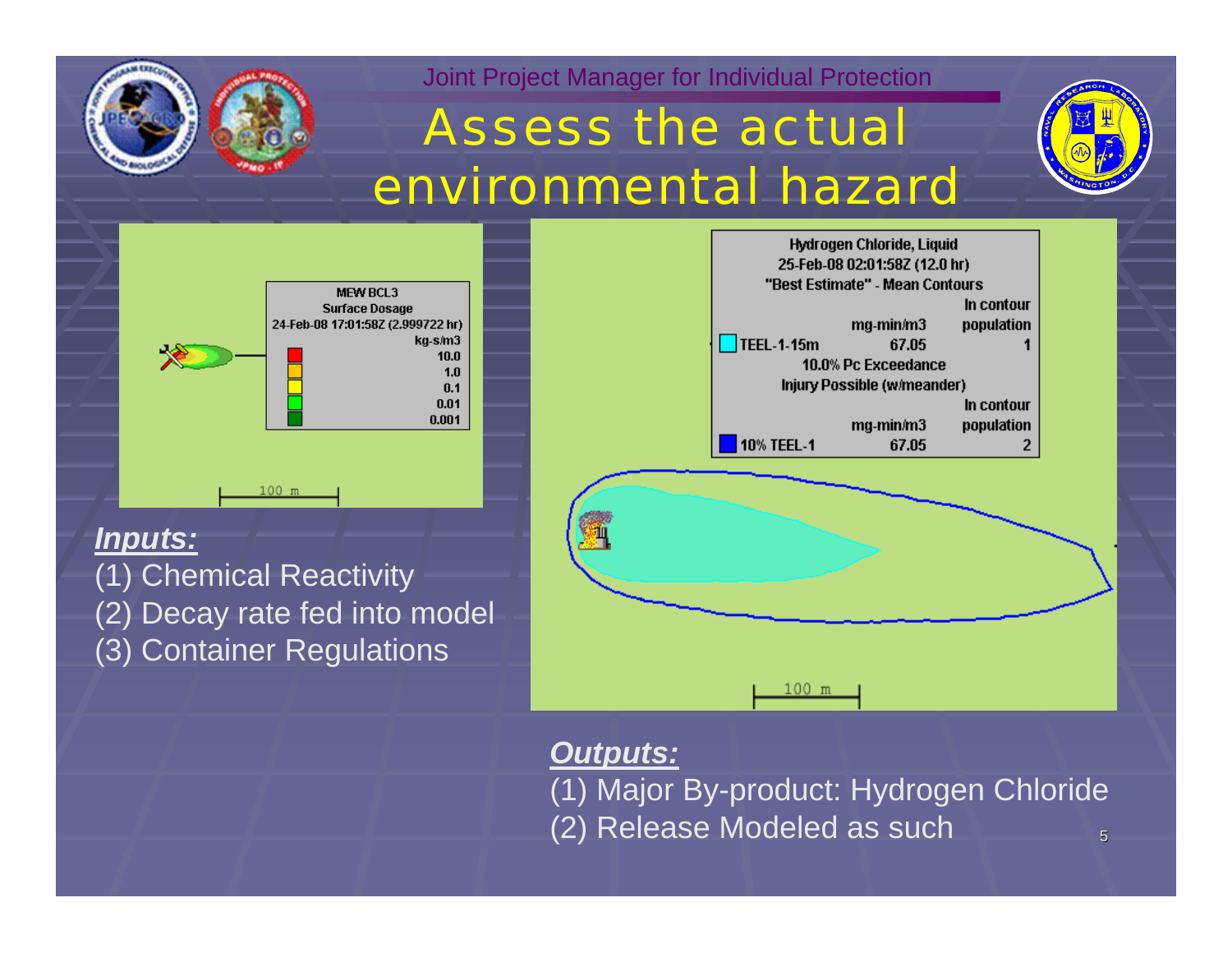





**1. Challenge Levels** ¾ **Scenario Modeling (For T&E purposes)** ¾ **Vignette Modeling (For operational analyses) 2. Breakthrough Levels 3. Detection Approaches** ¾ **Multiple species may be present 4. Chemical Class Analysis 5. Humidity Effects**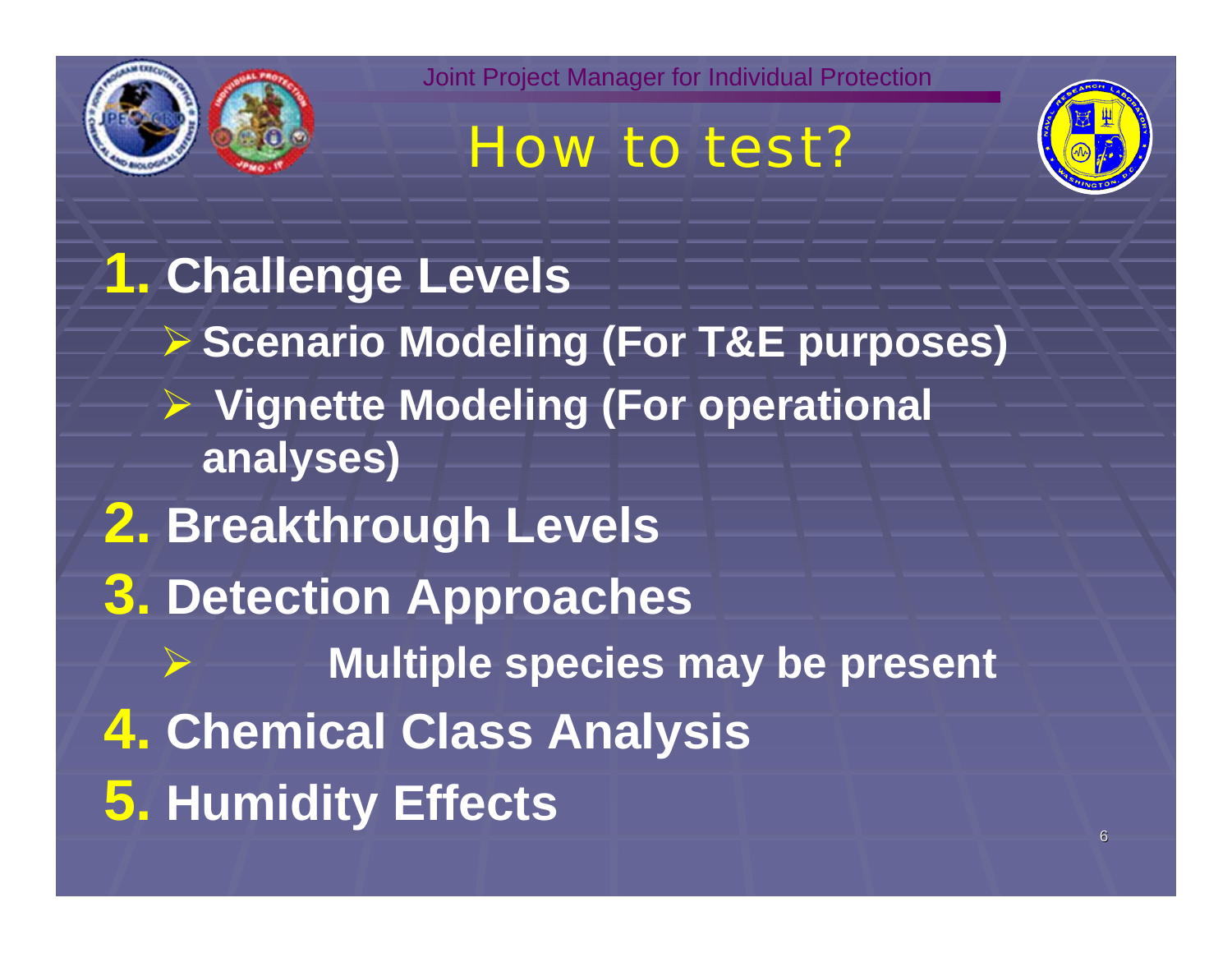





# **For each prioritized TIC:**

- **1. Utilize DOT/UN transport regulations to determine large, moderate and asymmetric releases.**
- **2. Determine maximum challenge levels at set distances**
	- $\rightarrow$ **(100, 500, 1000 meters)**

**3. Consider operational relevance to challenges.**

 $\blacktriangleright$  **At 100 meters from a large rail car explosion-is the threat an inhalation hazard or a blast hazard?**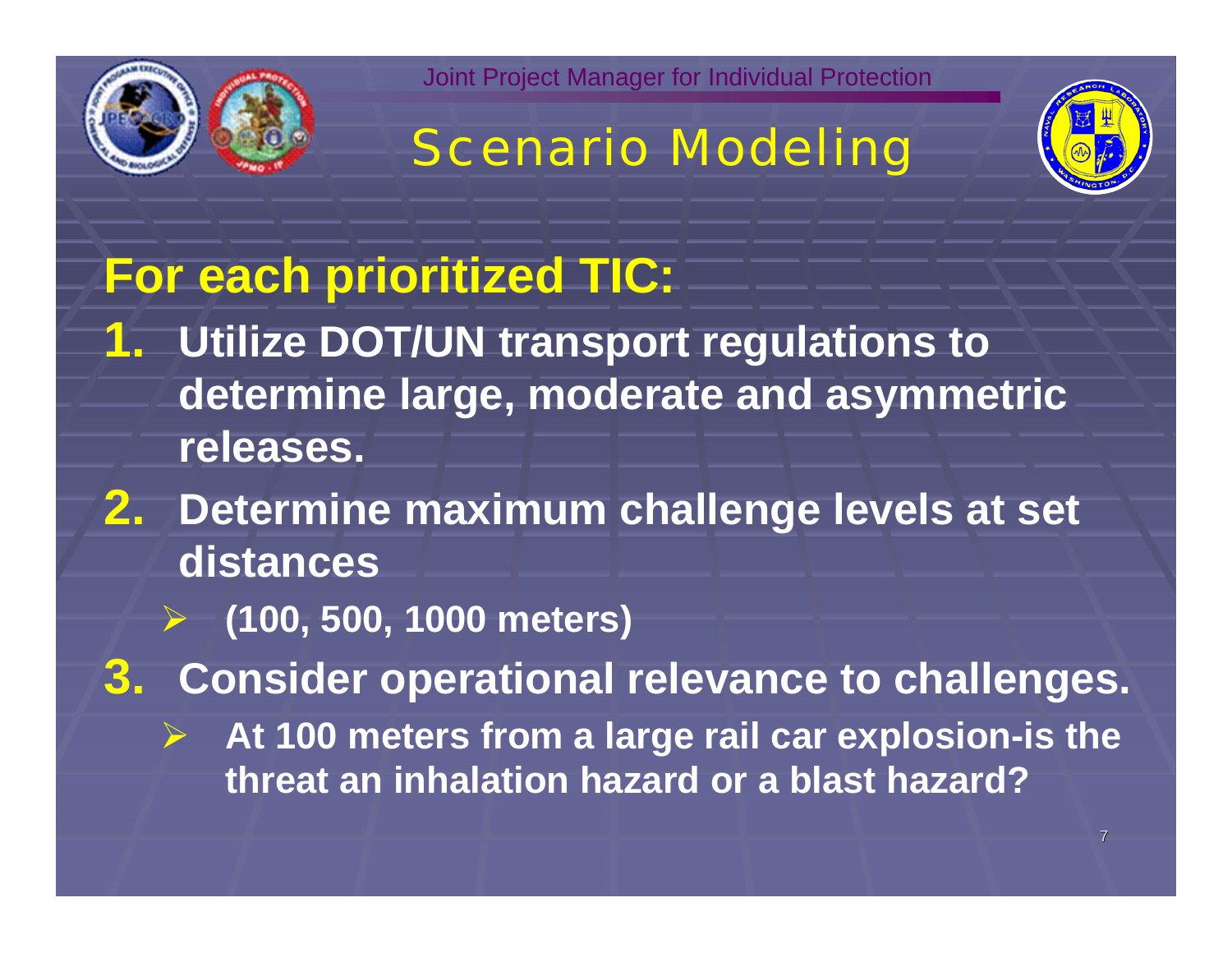

# *Challenge Levels*



**Test a range of concentrations (Scenario Driven) Performance curve generated vs. single data point Extrapolation of performance for any vignette** 

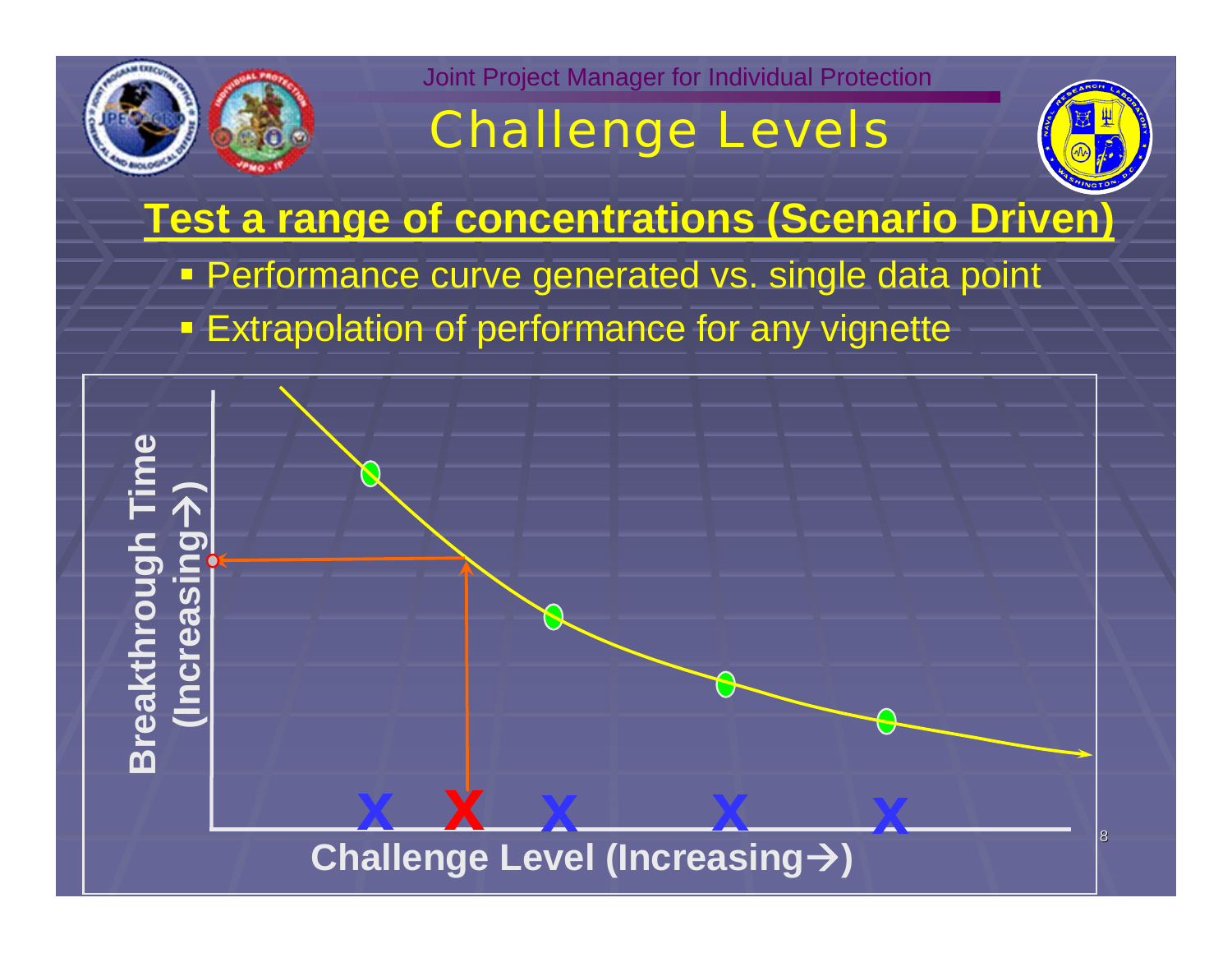





Consider NO $_2^{\cdot}$ : Humidity – partial conversion to  $HNO<sub>3</sub>$  and  $HNO<sub>2</sub>$ 

Reactions with different impregnates: ZnCl $_2$  / ZnBr $_2$  +  ${\sf HNO}_3$   $\rightarrow$  $Zn(NO<sub>3</sub>)<sub>2</sub> + HCl / HBr$ 

**Develop capability for in Develop capability for in-line detection of multiple species. detection of multiple species.**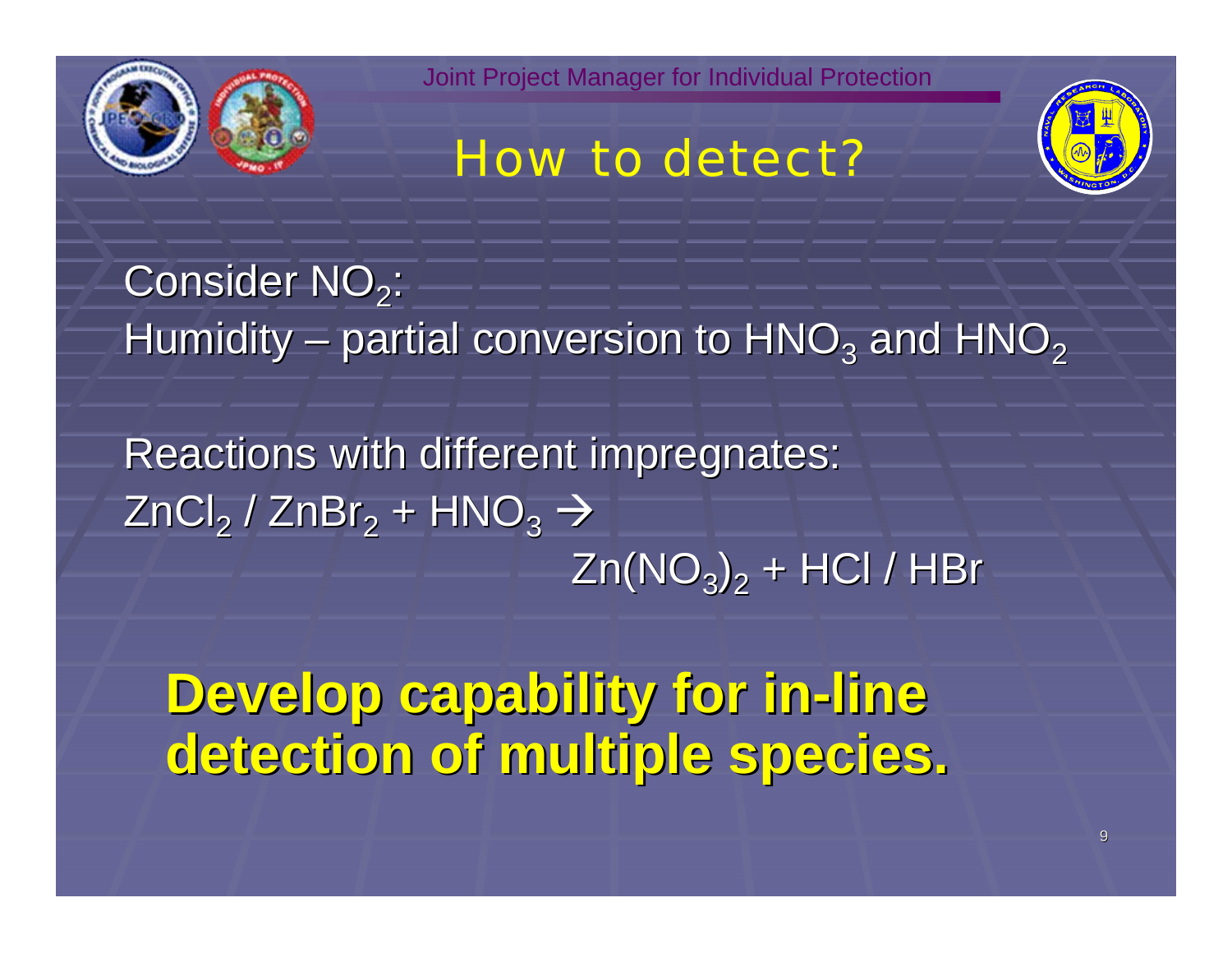

# *How to detect?*



### One example:

- ۵., Use of ion selective-electrochemical sensors
- Commonly available for industry
- ▣ Below lists a few of those with high sensitivity and limited cross interference

| <b>Acrylonitrile (AN)</b>  | <b>Fluorine (F<sub>2</sub>)</b> | Nitric Acid ( $HNO3$ ) |
|----------------------------|---------------------------------|------------------------|
| Ammonia (NH <sub>3</sub> ) | Formaldehyde                    | Nitric Oxide (NO)      |
| Arsine $(ASH3)$            | Hydrazine $(N_2H_4)$            | Nitrogen Dioxide       |
| Benzene $(C_2H_6)$         | Hydrogen Bromide                | N <sub>2</sub> O       |
| <b>Bromine (Br2)</b>       | Hydrogen Chloride               | Ozone $(O_3)$          |
| Butadiene $(C_4H_6)$       | Hydrogen Cyanide                | Phosgene (COCI2)       |
| <b>Carbon Monoxide</b>     | <b>Hydrogen Fluoride</b>        | Phosphine $(Ph3)$      |
| Chlorine $(Cl2)$           | Hydrogen Sulfide                | <b>Styrene</b>         |
| <b>Cyclohexane</b>         | $MEK (CH_3COC_2H_5)$            | <b>Sulfur Dioxide</b>  |
| <b>Ethylene Oxide</b>      | <b>Methyl Bromide</b>           | <b>Vinyl Chloride</b>  |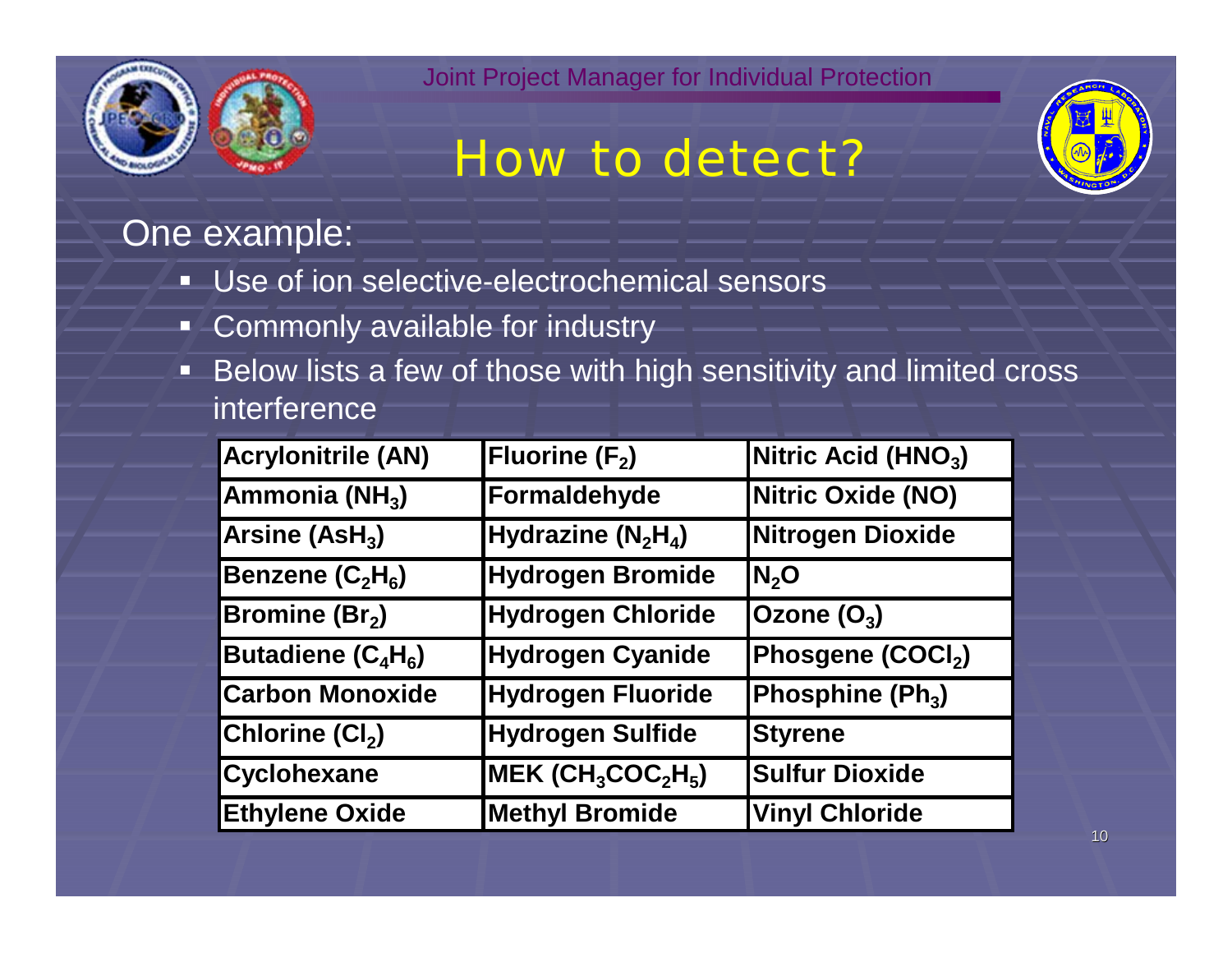

*How to detect?*



# Simple t-cell detection set-up



#### Direction of air flow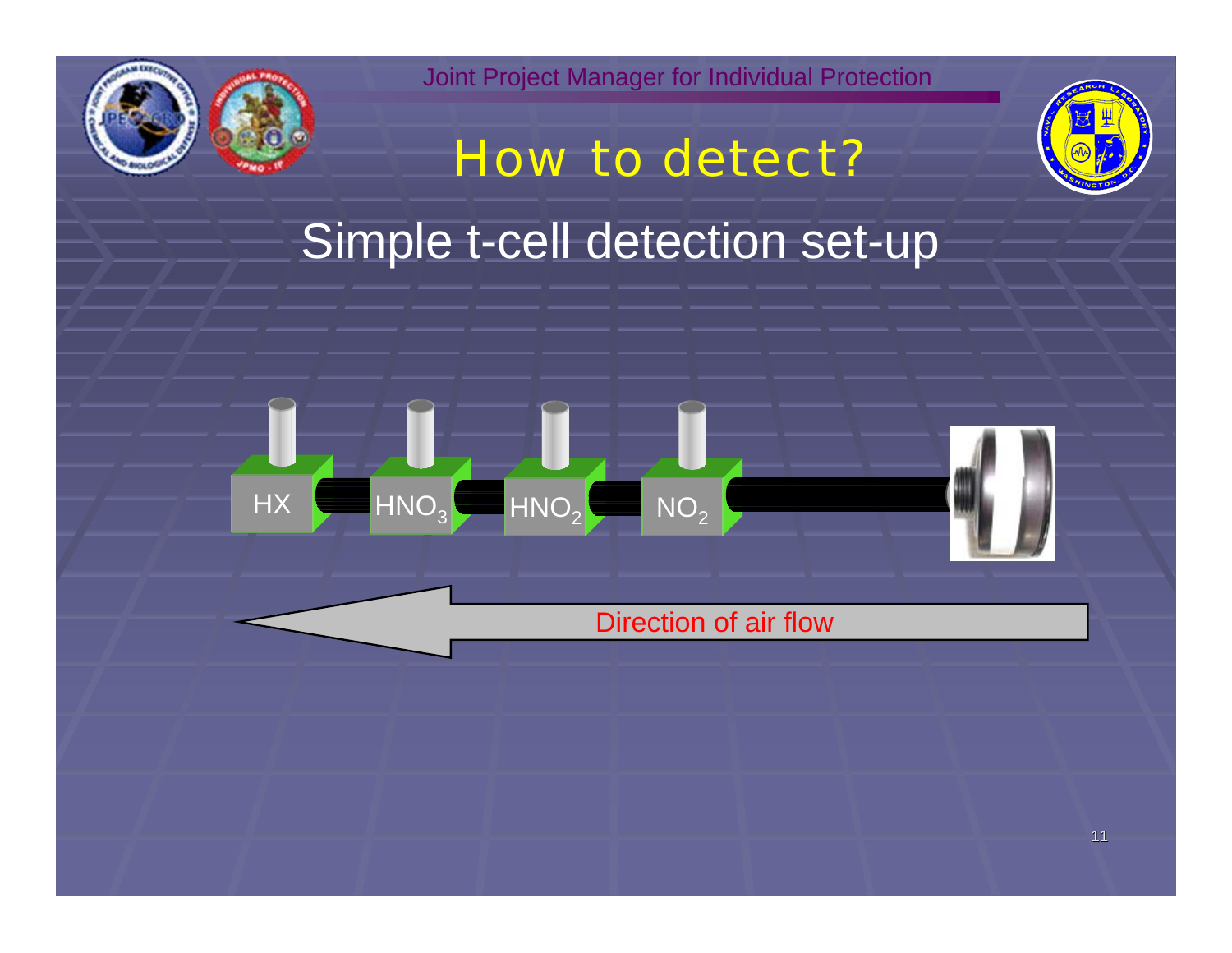

# *Class Based Analysis*



Dual Use of a chemically based Class Analysis

 $\triangleright$  Risk mitigation of the unknown absolute scoring of a chemical's presence globally.

 $\triangleright$  Class based analysis to assess filter performance against other related chemicals not tested.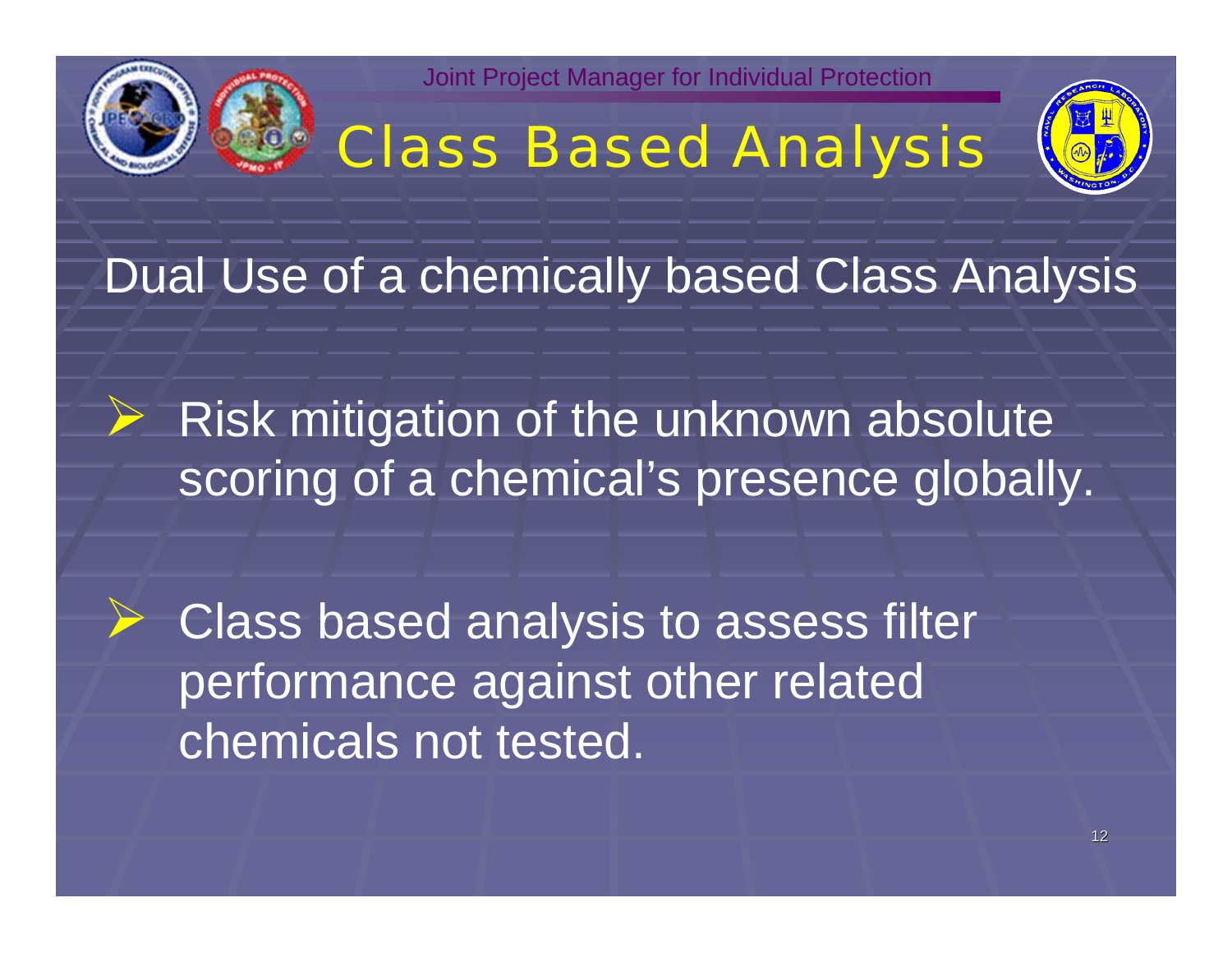

### *Chemical Classes in Prioritization*



**Oxidizers-includes "acid gases", and "acid forming gases" such as chlorine or fluorine.**

**Reducers-includes ammonia and the other hydrides, as well as the hydrazines and amines.**

Lachrymators- self-polymerizing "tear causing chemicals"→ acrylonitrile, **acrolein, allyl alcohol, methyl isocyanate and phosgene.**

**Volatile Organics- simple, volatile solvents such as carbon disulfide or carbon tetrachloride.** 

**Pest/Herbicide-called due to toxicity, stability and current/past global distribution**

**From initial ranking, select those with the highest scores in each Class to ensure that all classes are represented.**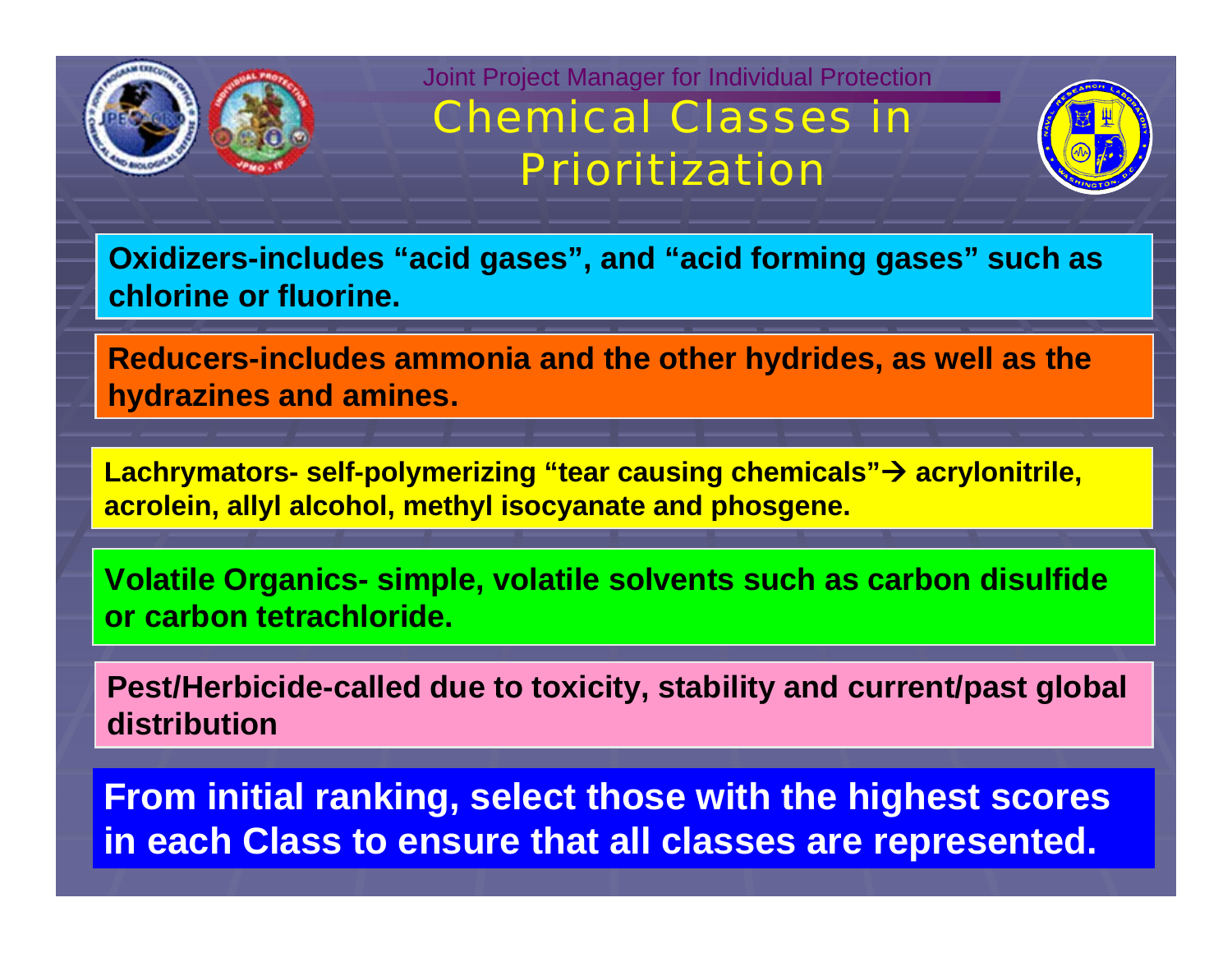

### *Class Based Analysis in Filter Testing*



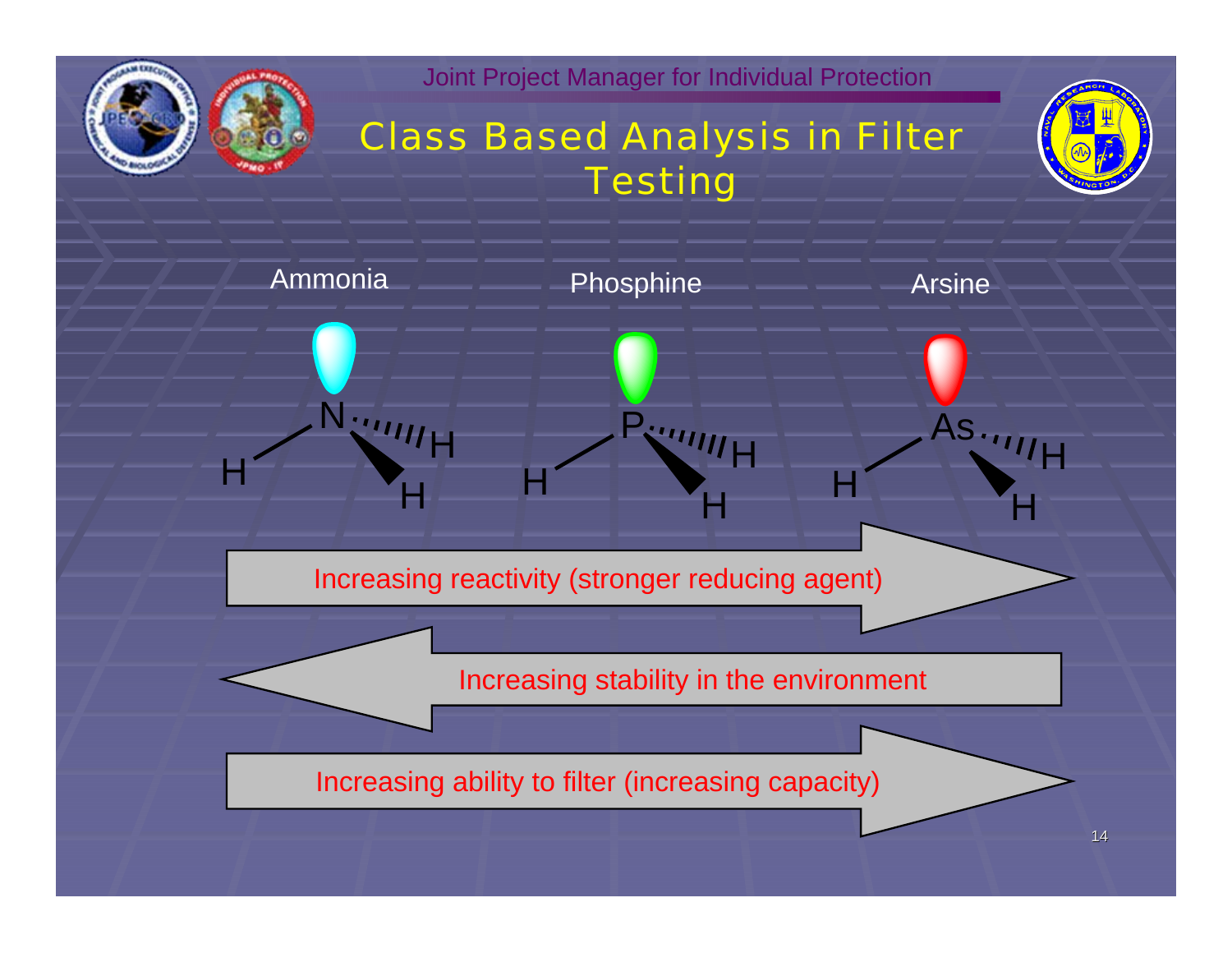

#### *Humidity Effects and Anhydrous Gases*



Anhydrous gases present a two-fold challenge:

1. Upon release in the environment-conversion to an aerosol hazard ¾ HCl gas to aerosolized hydrochloric acid HCl gas to aerosolized hydrochloric acid ¾HBr gas to aerosolized hydrobromic acid ¾ $\triangleright$  NH<sub>3</sub> gas to aerosolized ammonium hydroxide 2. Second hazard occurs behind this expanding aerosol hazard-a zero humidity challenge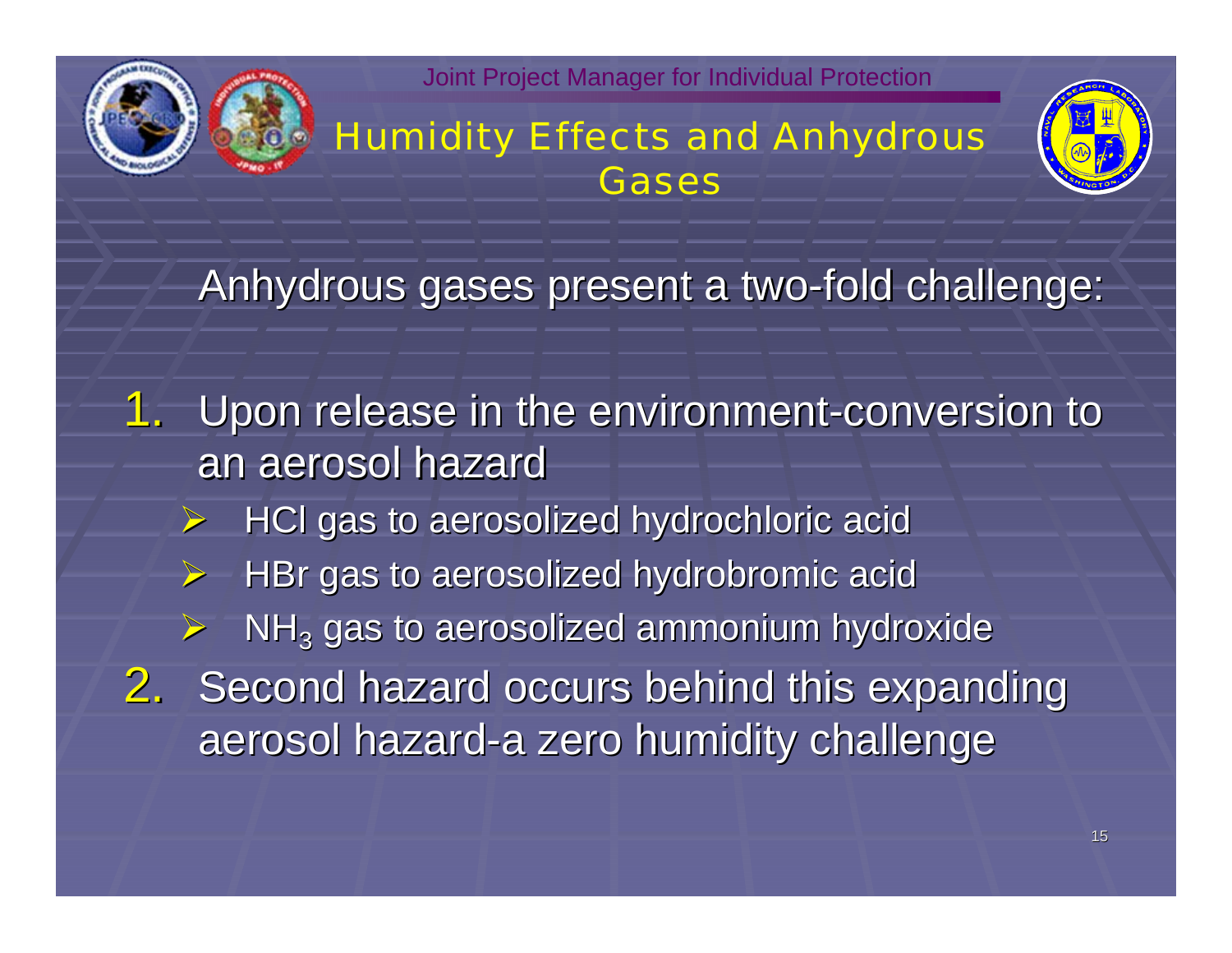

#### *Aerosol Hazard of Anhydrous Gases*



16 **HCl Vapor Hydrochloric Acid Aerosol**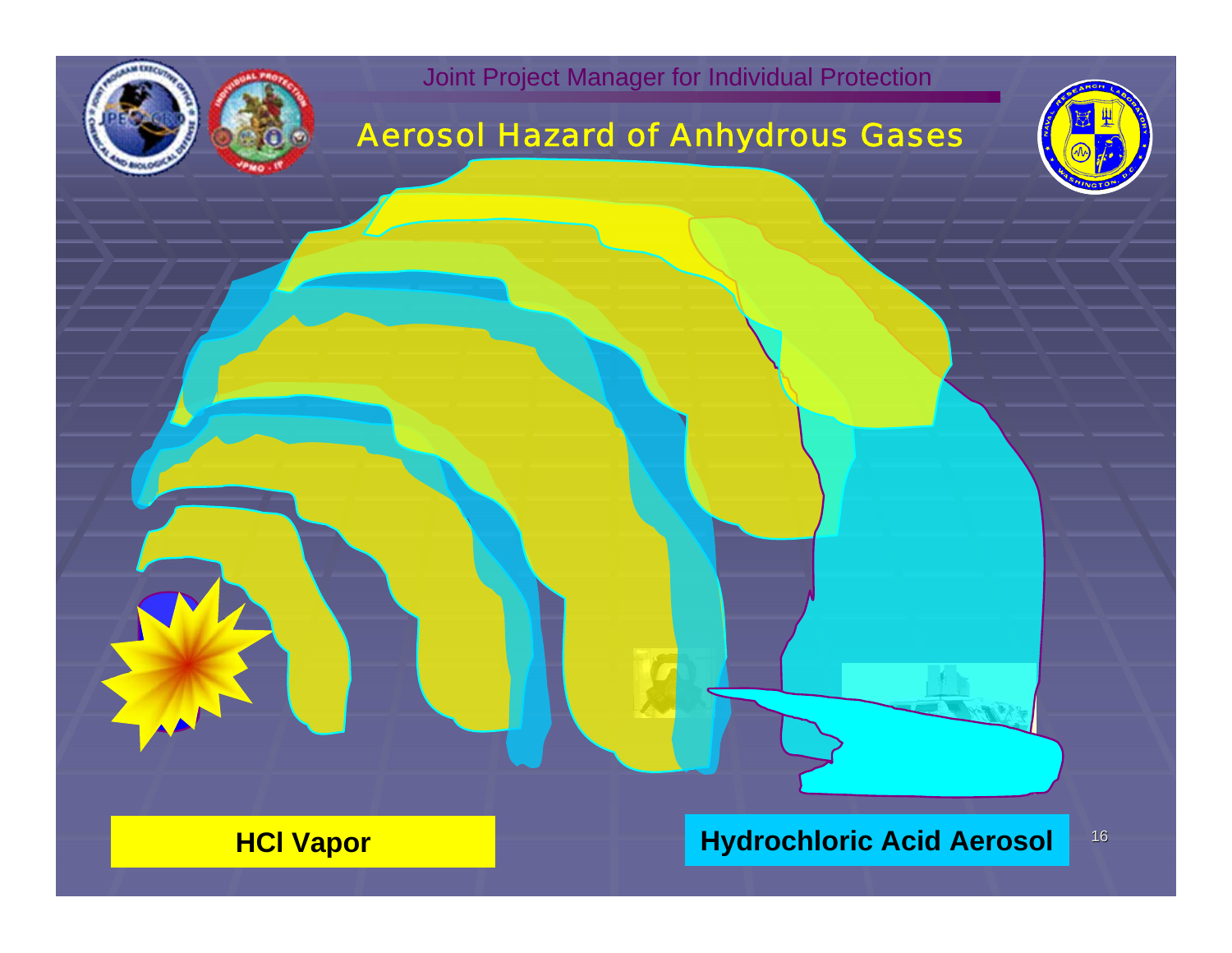

*Utilizing Filter Performance data for Operational Assessments*



Based upon performance curve data:

¾Estimate operational time at IDLH values or Estimate operational time at IDLH values or AEGL-3 values

**Based upon scenario modeling and** performance curve data

 $\triangleright$  Estimate operational time at specific distances for large, moderate and asymmetric types of releases.